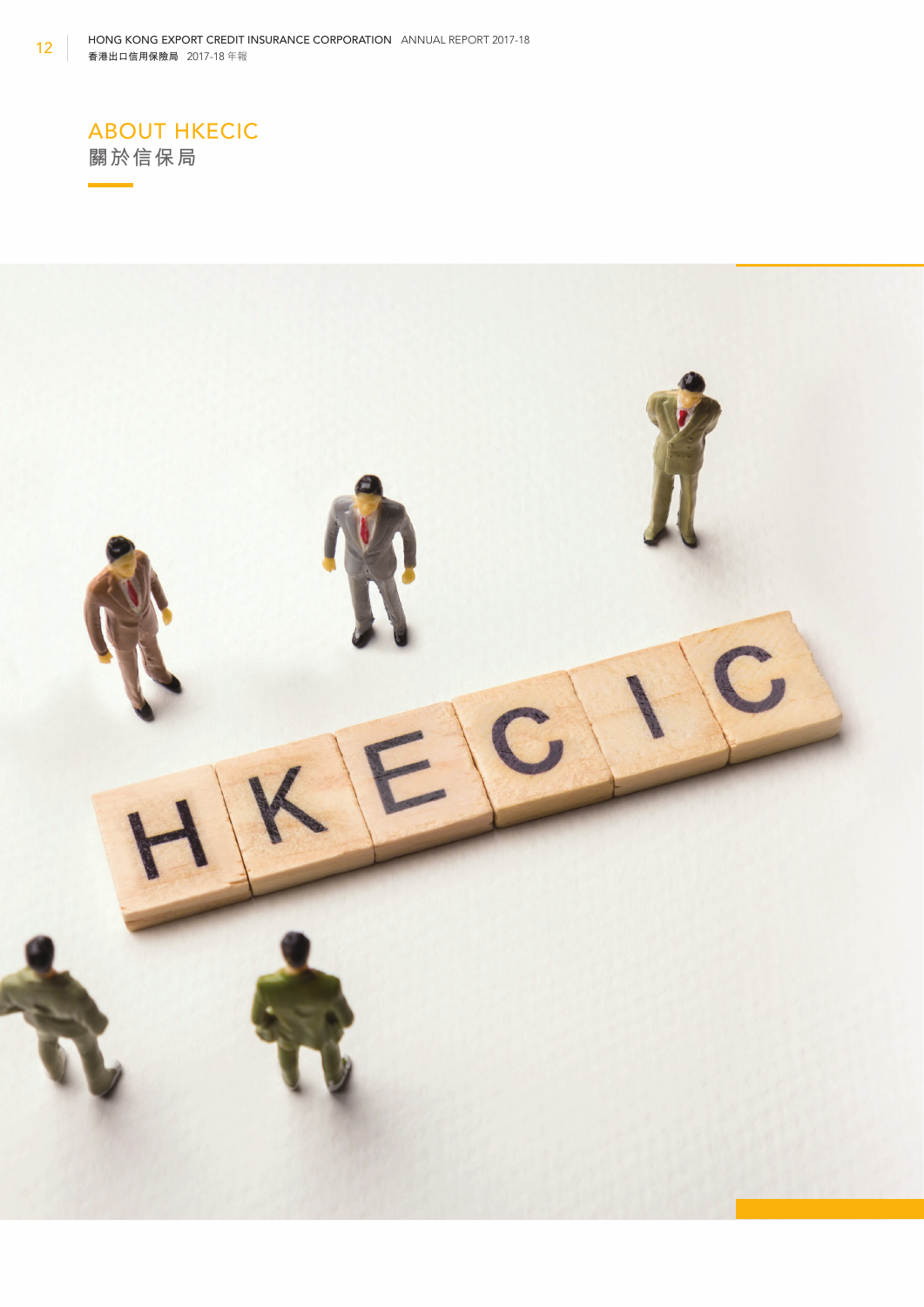

Hong Kong Export Credit **Insurance Corporation** 香港出口信用保險局

### A statutory HK organisation of the HKSAR Government

**香港特區政府轄下 法定機構**



# An export credit agency

protecting Hong Kong exporters against non-payment risks arising from commercial and political events

**是保障香港出口商因商業或 政治事故而未能收回款項風險的**

**出口信用保險機構**



History of 52 years **成立** 52 **<sup>年</sup>**



Member of the International Union of Credit & Investment Insurers (the Berne Union) and its informal Regional Cooperation Group

**信用保險業國際總會** (簡稱伯爾尼聯盟)及其 非正式的**地區合作小組**成員



Statutory maximum liability standing at \$55 billion as at 31 March 2018

**截至** 2018 **年** 3 **月** 31 **日 法定最高負責額為** 550 **億元**



Number of staff stood at 120 **職員人數為** 120 **<sup>人</sup>**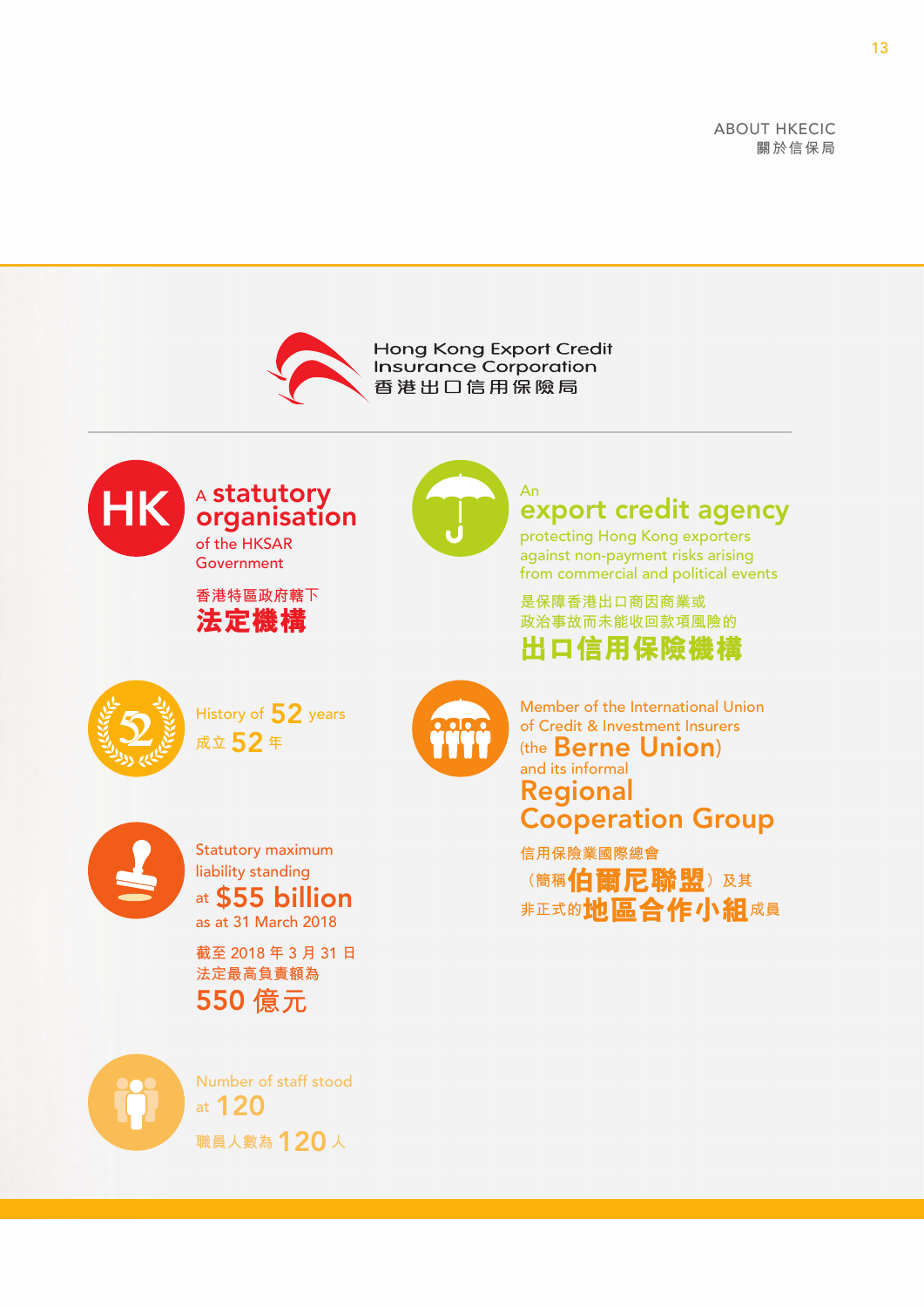### **HKECIC ORDINANCE http://www.francelling.com/default/beam/default/beam/default/**

The Hong Kong Export Credit Insurance Corporation was 香港出口信用保險局根據《香港出口信用保險局 established in 1966 under the Hong Kong Export Credit Insurance 條例》(香港法例第1115章)於1966年成立,目的 Corporation Ordinance (Chapter 1115). It was created by statute 是透過提供出口信用保險服務,保障出口商因 with the aim of encouraging and supporting export trade by <br> **EXEL TO A THO A THO A THO A THO A THO A THO A THO A THO A THO A THO A THO A THO A THO A THO A THO A THO A THO A THO A THO A THO A THO A THO A THO A THO A THO A** providing Hong Kong exporters with insurance protection 及支持香港出口貿易。信保局獲香港特區政府 against non-payment risks arising from commercial and political 保證承擔信保局根據保險合約所負的或有法律 events. Its contingent liability under contracts of insurance is 責任。截至2018年3月31日,信保局的法定最高 guaranteed by the Government of the HKSAR, with the statutory 負責額為550億元。信保局依循一項旨在確保所得 maximum liability standing at \$55 billion as at 31 March 2018. 收入足以支付其一切可恰當地在收入帳報銷的 The Corporation is required to operate in accordance with 開支政策,並根據《香港出口信用保險局條例》的 the requirements laid down in the Hong Kong Export Credit 要求營運。 Insurance Corporation Ordinance and to pursue a policy directed towards securing revenue sufficient to meet all expenditure properly chargeable to its revenue account.

### **MISSION STATEMENT WEBSTARF STATEMENT**

To encourage and support export trade through the provision of 透過提供專業及以客為尊的服務鼓勵並支持出口 professional and customer-oriented services. <br>
图易。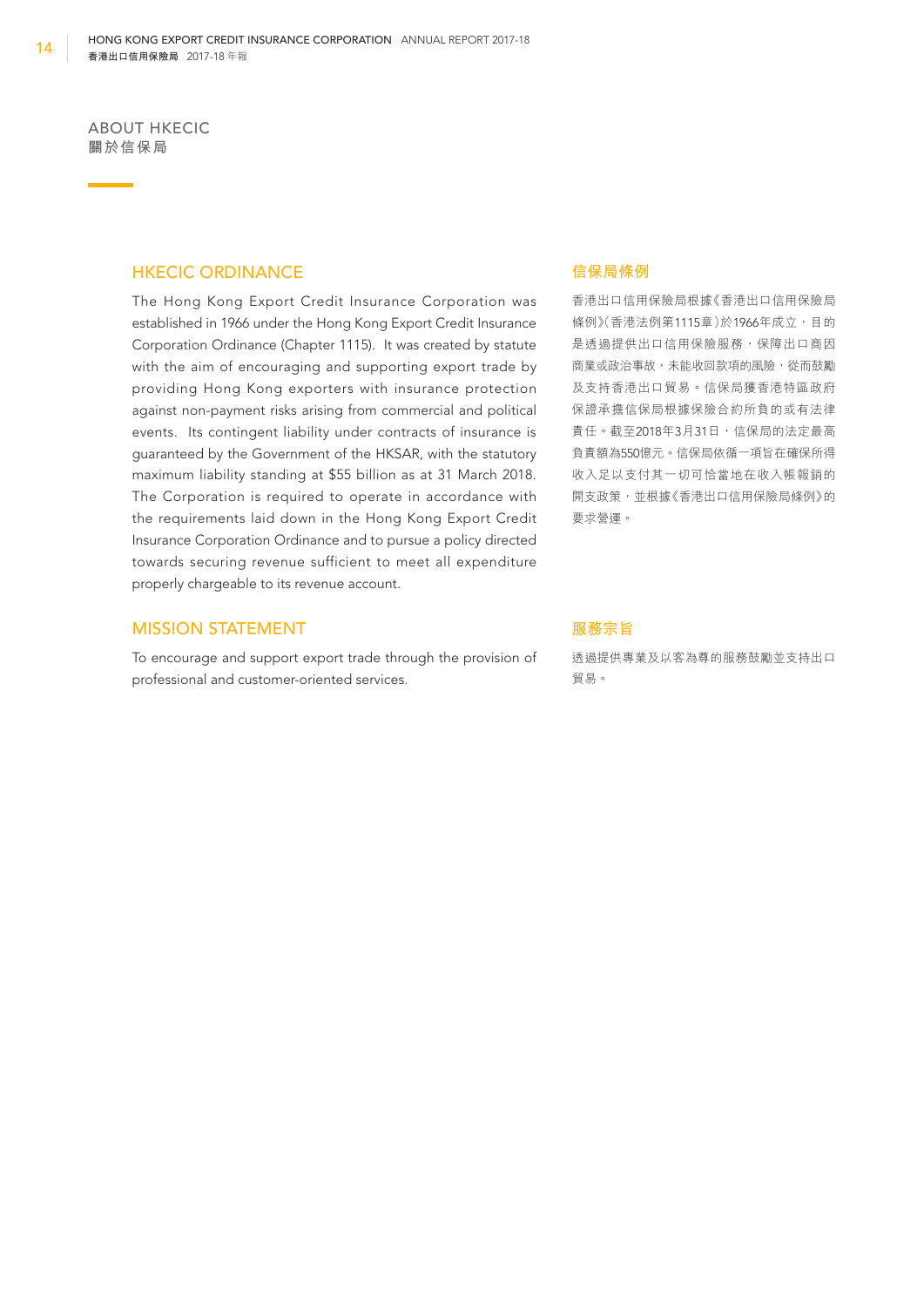### ORGANISATION **組織**

Marketing Divisions, Underwriting Divisions and Claims and 信保局的核心工作分別由業務發展部、承保部、 Recoveries Division handle the Corporation's core business 賠償及追償部負責。業務發展部負責業務拓展 operations. The Marketing Divisions handle business acquisition, <br>
<br>
9.<br>
<br>
9.<br>

9.<br>

9.<br>

9.<br>  $\mathbb{R}^*$ <br>  $\mathbb{R}^*$   $\mathbb{R}^*$   $\mathbb{R}^*$   $\mathbb{R}^*$   $\mathbb{R}^*$   $\mathbb{R}^*$   $\mathbb{R}^*$   $\mathbb{R}^*$   $\mathbb{R}^*$   $\mathbb{R}^*$   $\mathbb$ business retention, and public relations activities. The 評估與監控、再保險及國際關係事宜;賠償及 Underwriting Divisions are responsible for risk assessment and 追償部負責處理有關減低損失、賠償及賠款歸還 monitoring, reinsurance and international relations matters. The 等事務。 Claims and Recoveries Division handles activities relating to loss minimisation, claims processing and debt recovery.

The powers, functions and duties of the Corporation may be 信保局的權力、功能及職責,可由香港特區 exercised or performed in its name and on its behalf by the 行政長官委任的總監, 以信保局名義代表信保局 Commissioner, who is appointed by the Chief Executive of the <br>  $\qquad$  執行。 HKSAR.

As at 31 March 2018, the total number of the Corporation's staff 於2018年3月31日,信保局職員人數為120人 stood at 120 (31 March 2017: 114). The senior management (2017年3月31日:114人)。高層管理人員包括: consisted of:





- 1. Ralph Lai **黎衍平** Commissioner 總監
- 2. Cynthia Chin **錢秀瑛** General Manager 總經理
- 3. Amy Wai **衞清華** Deputy General Manager 副總經理
- 4. Iyria Fan **范秀雯** Deputy General Manager 副總經理
- 5. Queenie Chan **陳麗雲** Deputy General Manager 副總經理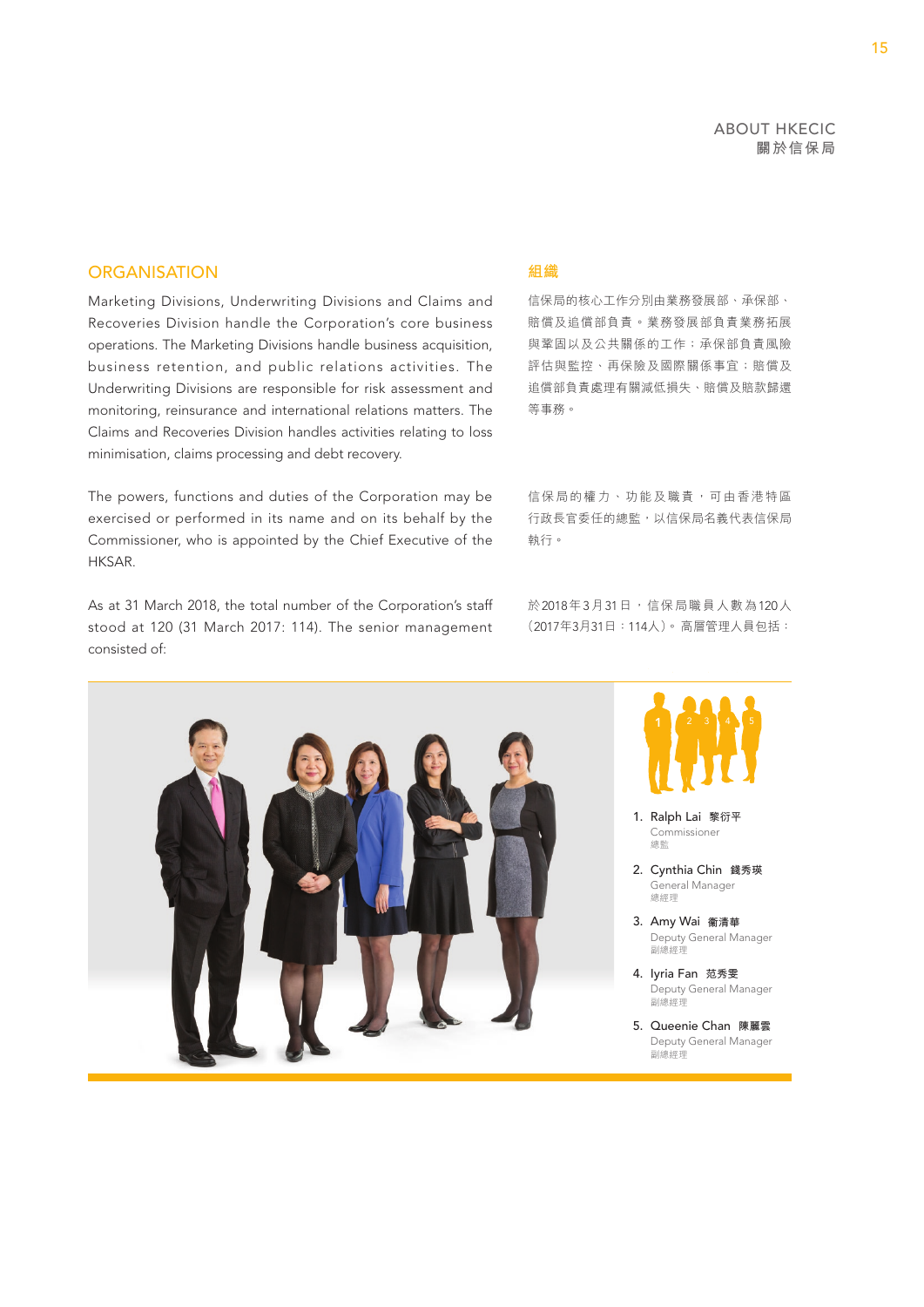# ORGANISATIONAL CHART **組織架構**

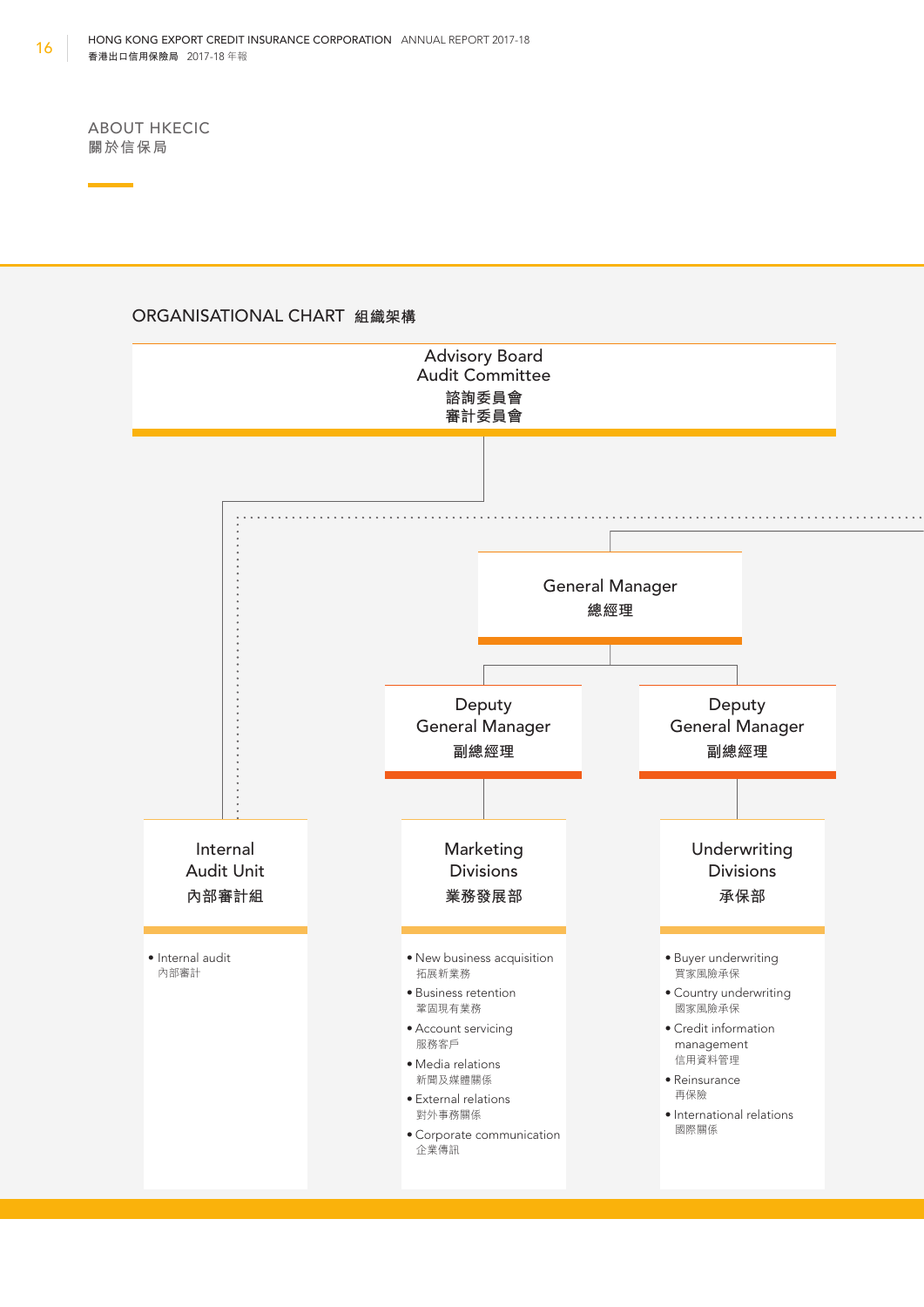